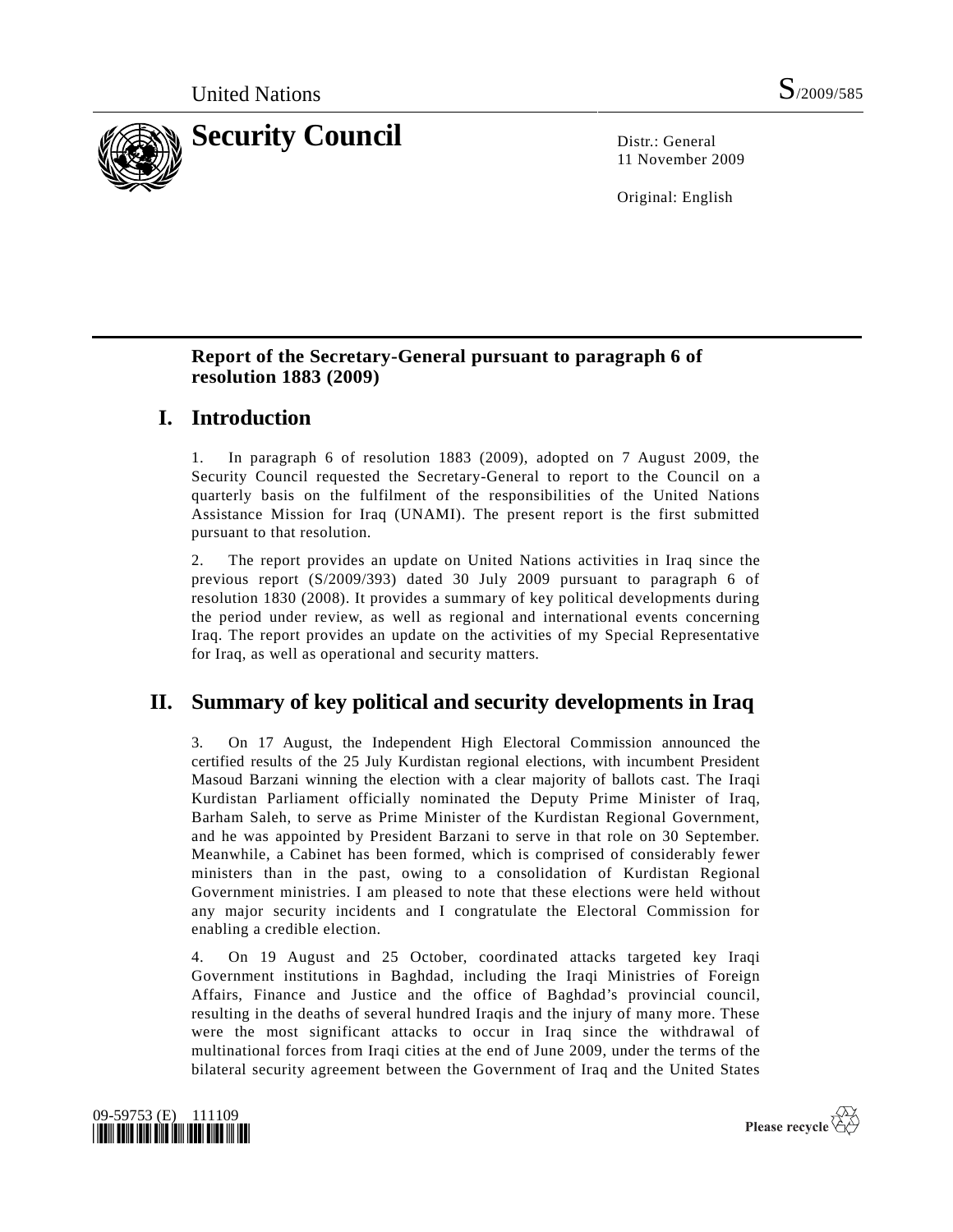of America. The bombings were a sombre reminder of the fragility of the political and security situation in the lead-up to the national elections, despite the noticeable improvements and progress achieved in 2008 and 2009. I condemned the senseless and indiscriminate attacks and urged all Iraqis to unite in the face of these deplorable acts and to work with heightened urgency to protect Iraq's political progress.

5. On 30 August, the Prime Minister of Iraq sent a letter to the Security Council in which he asked the Security Council to establish "an independent international commission of inquiry". In a subsequent letter to me on 25 September, Foreign Minister Hoshyar Zebari requested the appointment of a high-level official to assess the attacks of 19 August. On the margins of the General Assembly, I met with President Jalal Talabani on 26 September to hear the concerns of the Government of Iraq and to consider how best the United Nations could be of assistance. On 29 September, the Under-Secretary-General for Political Affairs met with the Foreign Minister to discuss Iraq's request. Following the attacks in Baghdad on 25 October, the Foreign Minister sent me a further letter reiterating Iraq's request for a high-level official. On 28 October, in response to the request from the Government of Iraq, I announced that I would send Assistant Secretary-General Oscar Fernandez-Taranco to Iraq for preliminary consultations related to Iraq's security and sovereignty. In this regard, Mr. Fernandez-Taranco led a team to Baghdad from 1 to 4 November and met with the Prime Minister of Iraq, and the Ministers for Foreign Affairs, Defence, Justice, National Security and the Interior, as well as a number of other high-ranking officials.

6. In the aftermath of the 19 August attacks, the Iranian Minister for Foreign Affairs, Manouchehr Mottaki, and the Turkish Minister for Foreign Affairs, Ahmet Davutoĝlu, met separately with Iraqi Prime Minister Nuri al-Maliki and Syrian President Bashar al-Asad in Baghdad and Damascus, respectively. Subsequently, under the auspices of Turkey and the League of Arab States, meetings between the two sides were held in Cairo on 9 September, in Ankara on 15 September and in Istanbul on 17 September as well as on the margins of the General Assembly on 25 September. The talks were inconclusive. On 14 October, the Ministers of the Interior of the region met for the sixth time in Cairo and called for efforts to support the security and stability of Iraq.

7. During the reporting period, political disagreements in the Ninewa governorate remained a matter of concern. Deputy Prime Minister, Rafi al-Issawi, continued to broker an end to the boycott of the Ninewa provincial council by the Ninewa Brotherhood List and to reduce tensions that remained between the Ninewa Brotherhood List and the Governor's al-Hadba National List. The Deputy Prime Minister made regular visits to the Ninewa governorate and the Kurdistan region to meet with members of the parties and convened meetings with representatives from both parties in Baghdad. Parallel to these political discussions, he also worked towards increasing the number of locally recruited Iraqi army and police forces in the Ninewa governorate, as well as facilitated the release of unspent allocated funds in the budget to governorate authorities.

8. In an effort to improve the level of security cooperation in the disputed areas in northern Iraq, the multinational force in Iraq (MNF-I) has engaged the Government of Iraq and the Kurdistan Regional Government in discussions on developing cooperative frameworks for Iraqi army and Kurdish Peshmerga units and police forces from both sides. These efforts aim to improve coordination among different chains of command for units manning checkpoints and to conduct joint patrols in the area. Although the plan remains under evaluation and discussions are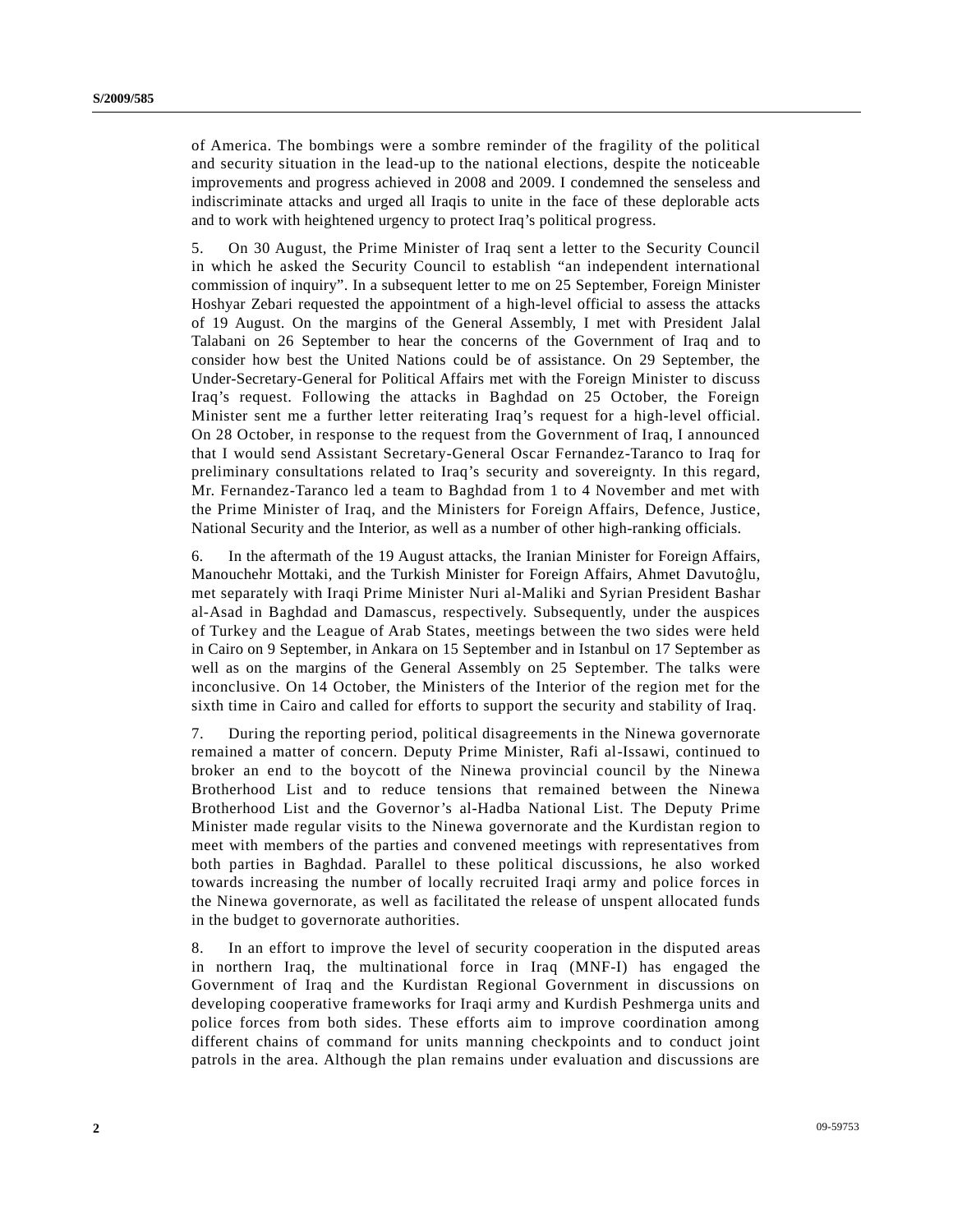ongoing among the parties concerned, the initiative represents an important confidence-building measure that could serve to increase coordination and improve the efficacy of crisis management.

9. During the reporting period, there were concerns that delays in the passage of an amended Electoral Law could jeopardize the viability of holding elections by January 2010 as stipulated by the Constitutional Court of Iraq. There were strong differences among political blocs in the Council of Representatives, in particular over whether the electoral system will rely on open or closed lists and on how to handle concerns about the voter registry in Kirkuk arising from allegations of demographic manipulations of the voter registry lists by different ethnic communities. In his statement on 21 October, my Special Representative for Iraq expressed his concern that further delays could considerably disrupt the electoral calendar. On 8 November, after several weeks of intense negotiations, and technical assistance from UNAMI, an agreement was finally reached in the Council of Representatives. A total of 141 parliamentarians voted for amendments to the Electoral Law. This agreement paves the way for national elections to be held in January 2010, the exact date to be announced by the Presidency Council.

10. In the lead-up to the national elections, the major political blocs and parties have been engaged in a process of realignment and alliance formation. On 24 August, the formation of the Iraqi National Alliance was announced in Baghdad. The Alliance is comprised of the two largest blocs from the previous United Iraqi Alliance: the Islamic Supreme Council for Iraq and the Sadrist Trend. Other members include the Fadhila Party, the National Reform Trend led by former Prime Minister Ibrahim al-Ja'affari, and a relatively small breakaway faction of the Da'wa Party. Prime Minister al-Maliki relaunched the State of Law Coalition on 1 October, which will comprise his faction of the Da'wa party, the Independent Bloc led by Minister of Oil Hussein Shahristani and numerous additional smaller parties. The deadline for the formation of coalitions was extended until 4 November.

11. On 17 October, the Tawafuq List, which is the largest predominately Sunni bloc in the current Council of Representatives, announced a new Tawafuq Alliance to be led by the Secretary-General of the Iraqi Islamic Party, Osama al-Tikriti. The new configuration consists of the Iraqi Islamic Party, the Ahl al-Iraq Gathering, the Turkmen Justice Party and other entities, parties and personalities. Prior to the announcement, several members of the Tawafuq List split away from the coalition, and on 12 September, Vice-President Tariq al-Hashimi, former head of the Iraqi Islamic Party, announced the formation of a new political bloc called the Renewal List which includes other members of the Council of Representatives formerly associated with the Iraqi Islamic Party.

## **III. Activities of the United Nations Assistance Mission for Iraq**

## **A. Political and constitutional activities**

12. My new Special Representative to Iraq, Ad Melkert, assumed his full duties in Baghdad on 21 August 2009. During the reporting period, he engaged in wideranging consultations with officials from the Government of Iraq, the Kurdistan Regional Government and the diplomatic community in Baghdad. His activities and those of the Mission focused on promoting political dialogue between the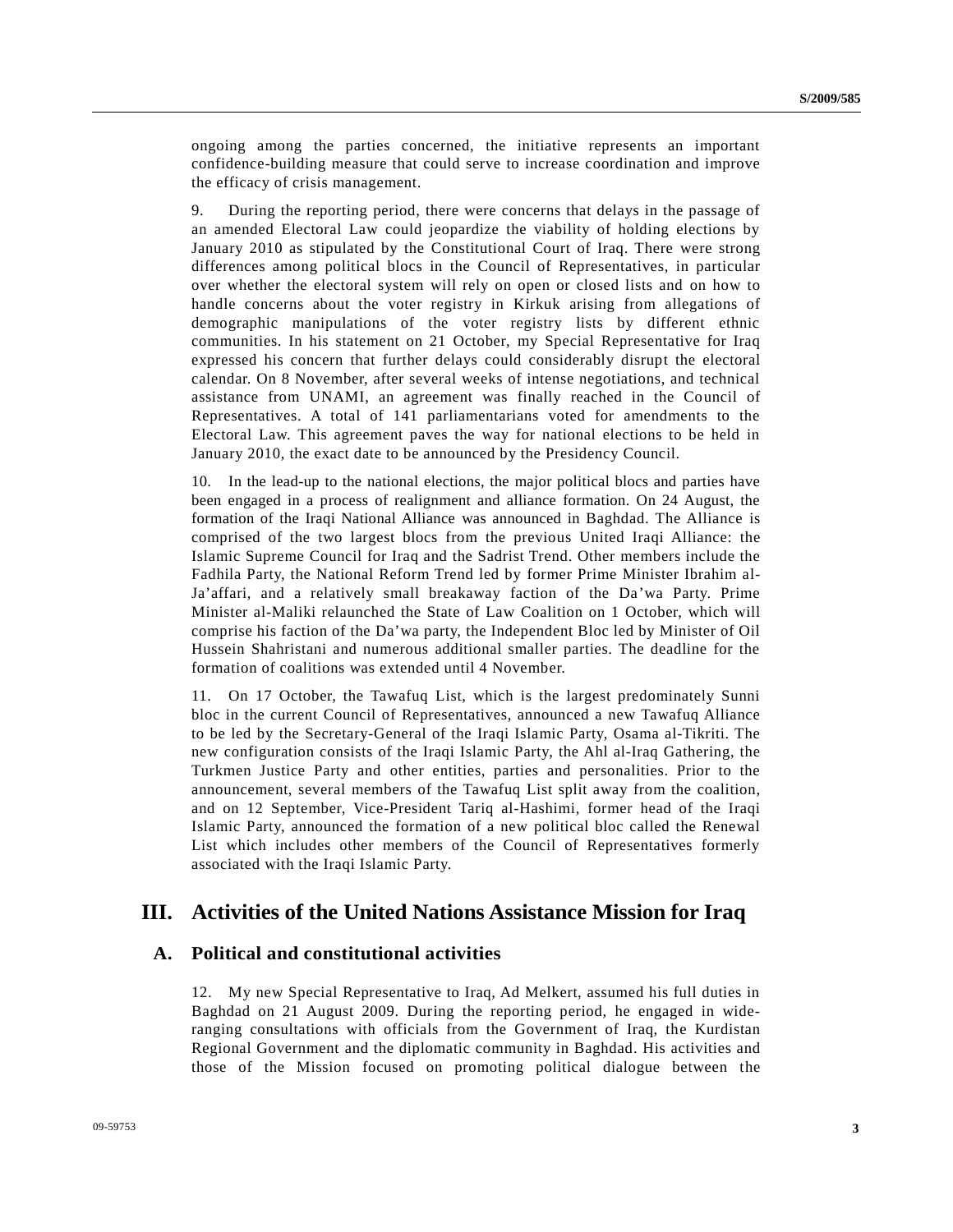Government of Iraq and the Kurdistan Regional Government on outstanding issues and on ensuring that preparations were in order for the national elections planned for January 2010.

13. My Special Representative conducted a series of visits to several of the country governorates. These visits included Najaf, where he met with political and religious leaders, including Grand Ayatollah Ali al-Sistani and Grand Ayatollah al-Hakim. Visits to Mosul and Kirkuk and meetings with local government officials and representatives from minority communities highlighted the multidimensional commitment of the United Nations to supporting political dialogue, reconciliation and reconstruction issues.

14. Senior advisers to the Prime Minister of Iraq and the President of the Kurdistan Regional Government continued to meet regularly, under UNAMI auspices, through the High-Level Task Force to discuss Mission reports on disputed internal boundaries. I am pleased to note that during the reporting period, some progress has been made on initial confidence-building measures aimed at addressing the needs of the local communities in northern Iraq. The Task Force has agreed to an initial set of measures intended to expedite the processing of property claims for violations that occurred before and after 2003 in order to ensure transparent and legal arrests in the disputed areas and to guarantee the right of all Iraqis to educate their children in their mother tongue. UNAMI will continue to facilitate dialogue and promote local-level activities intended to defuse tensions, bridge differences between local and national-level representatives and link political discussions related to the resolution of the disputed territories. On the resolution of property disputes in Kirkuk, practical recommendations for implementation have been proposed by UNAMI, both in the High-Level Task Force and with local stakeholders in Kirkuk.

15. In June 2009, UNAMI completed its 2008-2009 round-table series on federalism, hydrocarbon revenue and water-sharing. The discussions were held in Baghdad and Erbil and brought together parliamentarians, ministers, and senior political and legal advisers of the Government of Iraq and of the Kurdistan Regional Government. Together with relevant members of the United Nations country team, UNAMI is currently developing integrated approaches to the issues of water resources, hydrocarbon revenue management, the rule of law and minority concerns, all of which have constitutional implications.

## **B. Regional dialogue**

#### **Regional developments**

16. On 17 August, the Prime Minister of Iraq visited the Syrian Arab Republic. This was hailed by both countries as a historic visit. He met the President of the Syrian Arab Republic, and both leaders agreed to establish a high-level strategic cooperation council that would be led by the Prime Ministers of the two countries and would discuss a wide variety of issues, including economic and military cooperation, border security, culture and education. Iraq also agreed to help contribute to the cost of accommodating the estimated 1.4 million Iraqi refugees currently in the Syrian Arab Republic.

17. On the regional front, the first ministerial meeting of the High-Level Strategic Cooperation Council between Iraq and Turkey was held in Istanbul on 17 September.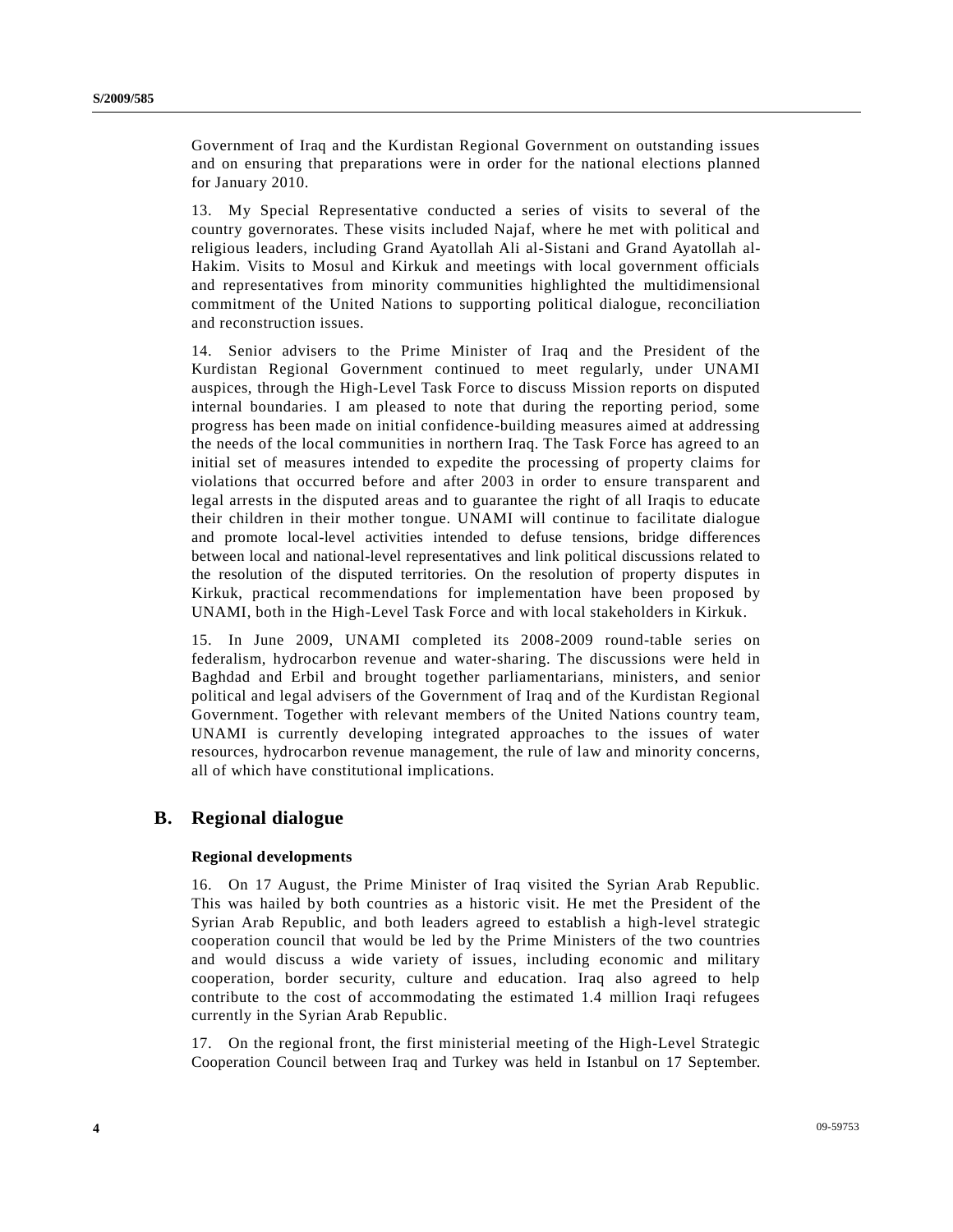The Ministers for Foreign Affairs of both countries presided over a joint cabinet meeting of eight ministries from either side. Technical agreements were reached on more than 40 areas of cooperation, including environmental, trade and energy. A second meeting of the Cooperation Council was convened in Baghdad during the course of the visit to Baghdad on 15 October of Turkish Prime Minister Recep Tayyip Erdoğan. A new set of memorandums of understanding were also signed between the two countries. These are welcome developments.

18. The deterioration of the water situation in Iraq, owing to drought and the restriction of river flows by neighbouring countries, pushed Iraq to take new initiatives on the transboundary water management issue. Prime Minister al-Maliki requested the cooperation of the Syrian Arab Republic during his visit to Damascus on 18 August. The Ministers of Water of Iraq, the Syrian Arab Republic and Turkey met in Ankara on 3 September, and Turkey announced that it would increase the flow of water to Iraq and to the Syrian Arab Republic. The Speaker of Iraq's Council of Representatives, Iyad Samarai, travelled to Turkey and to the Islamic Republic of Iran to convey Iraqi concerns about existing water-sharing agreements, following which the Islamic Republic of Iran also agreed to release more water in some tributaries of the Tigris and agreed to the creation of a special bilateral committee.

19. On 27 July, just prior to the reporting period, I submitted to the Security Council my report pursuant to paragraph 5 of resolution 1859 (2008) (S/2009/385) on the relevant facts for consideration by the Council of actions necessary for Iraq to regain the international standing it had held prior to the adoption of Security Council resolution 661 (1990). My report is still with the Council for consideration.

20. The confidence- and cooperation-building period between Iraq and Kuwait introduced last April, as outlined in my report (S/2009/539), has yielded some initial positive results, including efforts carried out by Iraq to find the remains of Kuwaiti and third-country nationals in compliance with paragraph 14 of Security Council resolution 1284 (1999). Building the technical capacity of the Ministry of Human Rights of Iraq, with respect to mass grave excavation and the identification of missing persons through projects sponsored by UNAMI and the United Nations Office for Project Services (UNOPS), will greatly contribute to efforts to locate the remains of Kuwaiti and third-country nationals. Regrettably, no progress has been made in clarifying the fate of the Kuwaiti national archives. There needs to be visible and accelerated progress by Iraq on both missing persons and property. My High-level Coordinator for the return of missing Kuwaiti and third-country nationals and the repatriation of Kuwaiti property, Gennady Tarasov, will continue to facilitate progress in cooperation with both parties and members of the Tripartite Commission. His mandate was extended by the Security Council for a further period of eight months.

21. With regard to the Iraq-Kuwait boundary maintenance project (IKBMP), the Secretariat has completed the planning for the field maintenance work and remains ready to undertake it. However, without confirmation from the Government of Iraq that it is ready to proceed, it will be difficult to establish a timetable for the field maintenance.

22. Regional interaction on border security has continued. On 14 October, the sixth meeting of Interior Ministers of Iraq and its neighbours was convened in Sharm el-Sheikh, Egypt, and included representation from Bahrain, Egypt, the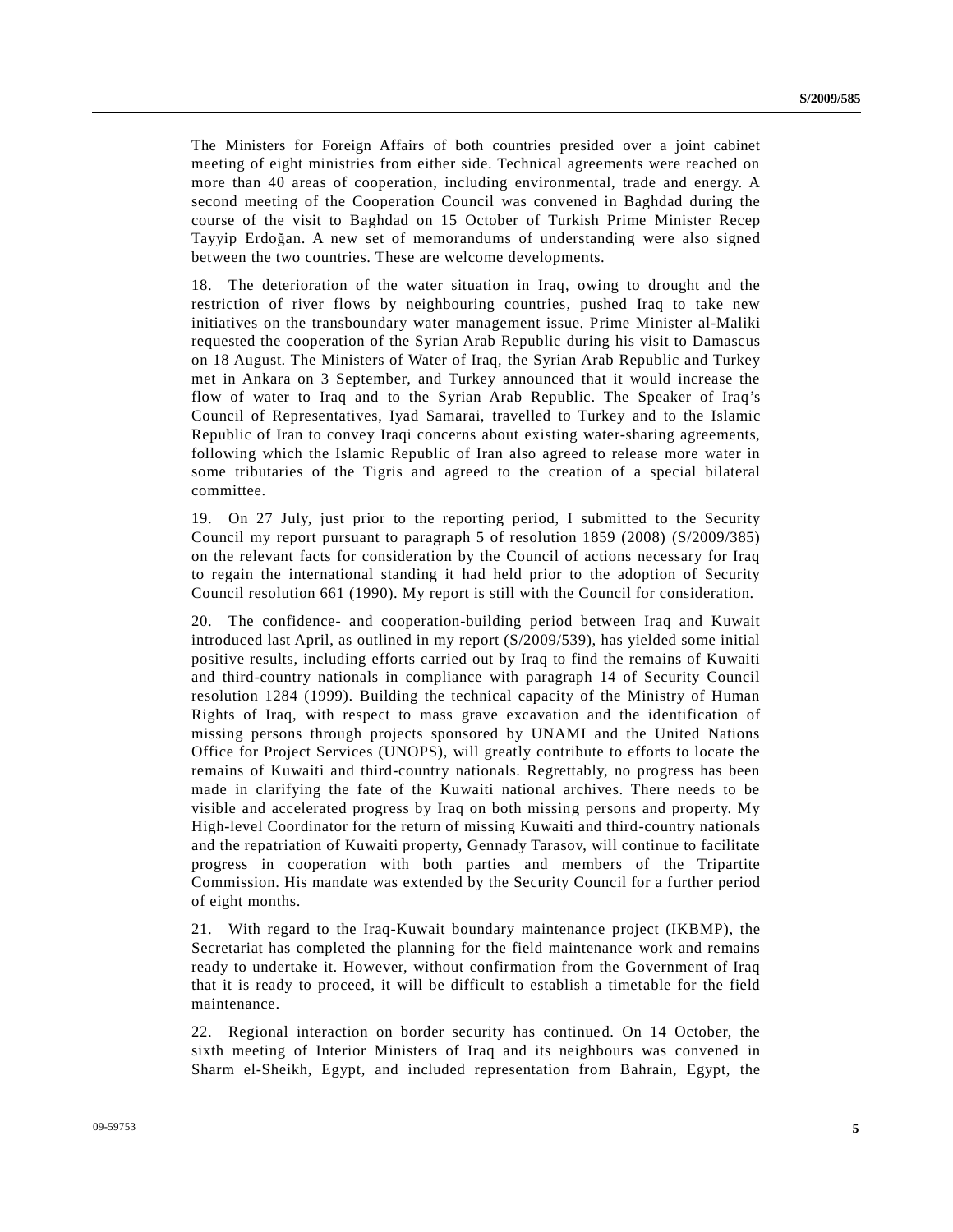Islamic Republic of Iran, Iraq, Jordan, Kuwait, Saudi Arabia, the Syrian Arab Republic and Turkey, as well as representatives from the United Nations, the League of Arab States and the Organization of the Islamic Conference as observers. The Ministers reviewed the achievements made since the previous meeting and considered how to enhance mechanisms of cooperation and coordination on common security and border-related issues.

23. Meanwhile, my Special Representative also had the opportunity to meet with the Ministers for Foreign Affairs of Iraq and of a number of neighbouring countries at United Nations Headquarters during the general debate of the General Assembly at its sixty-fourth session. The discussions focused on how to ensure regional support for the country, reaffirming the commitment of UNAMI to support the Government of Iraq in strengthening ties with its neighbours and in enhancing regional cooperation in accordance with the UNAMI mandate.

## **C. Electoral assistance activities**

24. Following the successful announcement of the results for the Kurdish parliamentary and presidential elections at the end of July, the Independent High Electoral Commission has been preparing for the nationwide parliamentary elections scheduled for January 2010. UNAMI continues to provide the Commission with expert technical advice on all aspects of the election process.

25. The first step towards ensuring a credible and accepted national election process was to update the voter registry, which took place between 22 August and 30 September, including a one-week extension to take account of the Eid festivities and in order to ensure maximum turnout. Throughout the registration period, the Commission took additional measures to increase turnout by intensifying the voter education campaign in the media and deploying mobile teams to reach out to displaced persons. As a result of these efforts, over 1.5 million Iraqis visited one of 1,082 voter registration centres to verify their data, amend details or add their names to the voter list. The Commission is currently processing approximately 40,000 data forms per day in the data entry centre in Baghdad. The updated voter list will improve accuracy by identifying voters at the polling-station level and will yet again provide Iraq with a significant safeguard against electoral fraud. In order to assist Iraqis in locating their correct polling location, the Commission has distributed almost 18 million voter information cards that inform voters where to cast their ballots on election day. Political entity registration was conducted across the country, with 296 entities registering to contest the January election, and a total of 166 entities registered with the Commission for the first time. The Commission accredited 187 domestic observer groups and the agents of 78 political entities, covering over 25,000 individual observers.

26. During the reporting period, the Government of Iraq released an initial amount of \$30 million necessary to support the Independent High Electoral Commission, thereby allowing crucial administrative and operational tasks, which are necessary for maintaining key activities ahead of the national elections, to continue. To aid the preparation process, members of the Board of Commissioners also undertook a study visit to Germany from 21 to 30 September to observe the national electoral process. UNOPS, working through the electoral cluster led by UNAMI and supported by the United Nations Development Group Iraq Trust Fund, continued to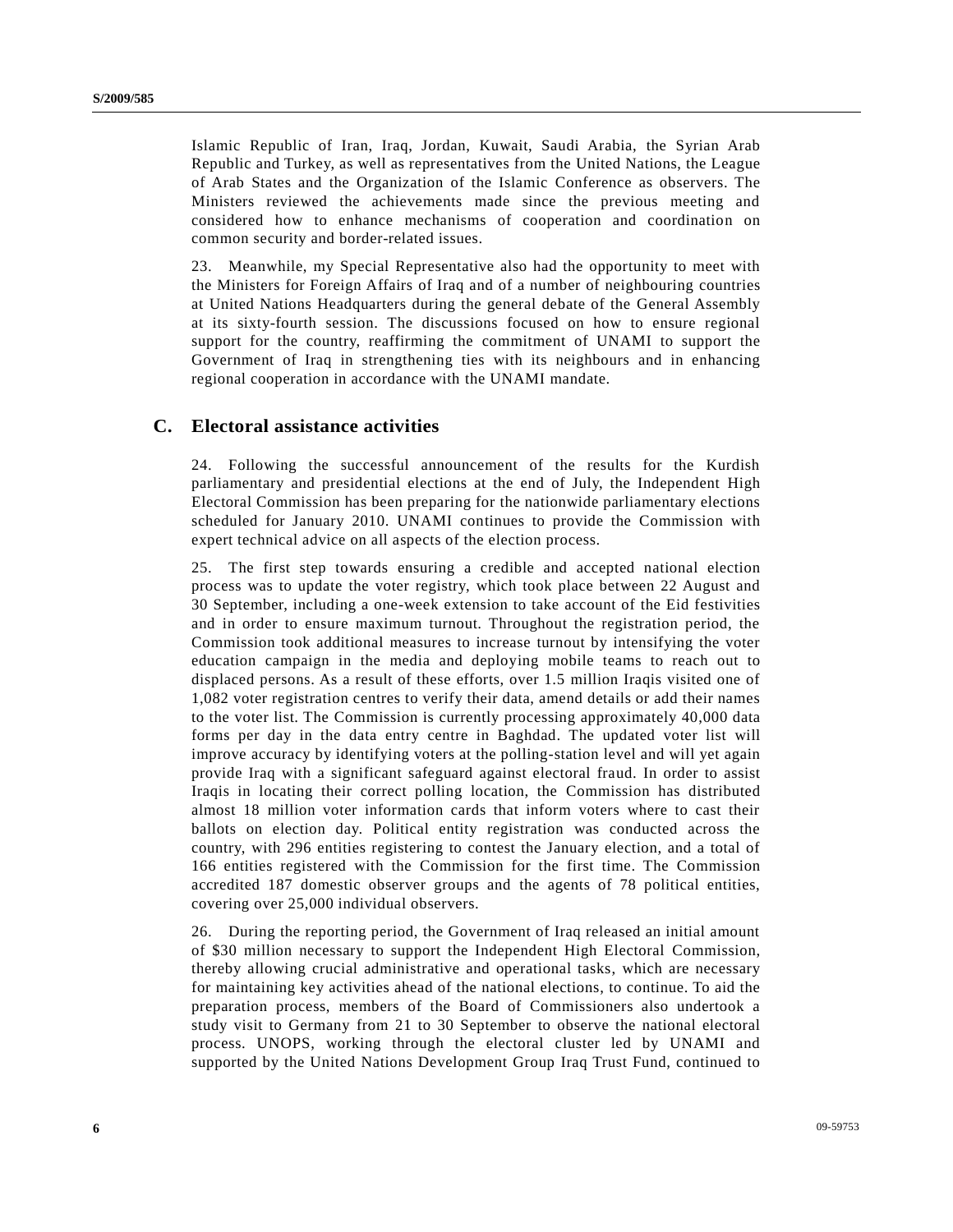implement a number of capacity-building initiatives to assist the Commission in the following areas: establishing and handing over a countrywide communication network for the Commission; providing software development for the voter registration update; and providing support to the Commission Public Outreach Department in respect of campaigns and media activities.

27. On 8 November, the Council of Representatives adopted amendments to the Electoral Law. The amendments included increasing the number of seats from 275 to 323, changing the electoral system to an open list, special measures for minority groups and an agreement on holding elections in Kirkuk.

28. The parliamentary debate on the election legal framework and the parliamentary questioning of the Independent High Electoral Commission Board concerning the January 2009 governorate council elections have led to delays in electoral preparations. Candidate nominations have been delayed and it is now more difficult to vet candidates before the election. Further safeguards (preparation of special voting lists for police, military and internally displaced persons; 10-week cascade training for 250,000 election staff; public outreach; and voter education) have been affected. Additionally, it remains unclear in which countries the Commission will conduct out-of-country voting and if, in fact, it is even possible at this late date. The Commission also remains without sufficient funds to conduct the election and any further delay in the transfer of monies could jeopardize the electoral calendar. At this stage, a technically credible election is possible in January, provided there are no additional delays, extra burdens placed on the Commission or major security incidents. UNAMI will continue to further assist the Commission with any technical advice and is committed to ensuring that preparations remain on track.

29. As the parliamentary elections near, the challenge will be to maintain not just the operational capacity of the Commission and its nationwide network of offices but also to reinforce measures aimed at reducing fraud and increasing transparency to ensure a credible electoral outcome. To this end, I also encourage political parties, civil society and interested groups to register their agents well ahead of time so as to ensure that the elections are scrutinized by as many observers as possible. This will be essential in building confidence with all stakeholders, in particular among the electorate, to ensure the successful conduct and subsequent credibility of the results.

## **D. Humanitarian assistance, reconstruction and development**

30. The efforts of the Government of Iraq to chart a clear and strategic development trajectory through the National Development Plan 2010-2014 neared finalization during the reporting period. The United Nations has continued to liaise closely with the National Development Plan High-level Committee to support the Government. In this regard, the United Nations has seconded three technical experts to the Ministry of Planning and Development Cooperation to assist in the National Development Plan planning process and to liaise with the United Nations. At the request of the Government, the United Nations country team provided detailed comments on 12 sectoral analysis papers intended to form the foundation of the plan and will provide further technical support. The National Development Plan has the potential to serve as a crucial statement on Iraq's reconciliation and development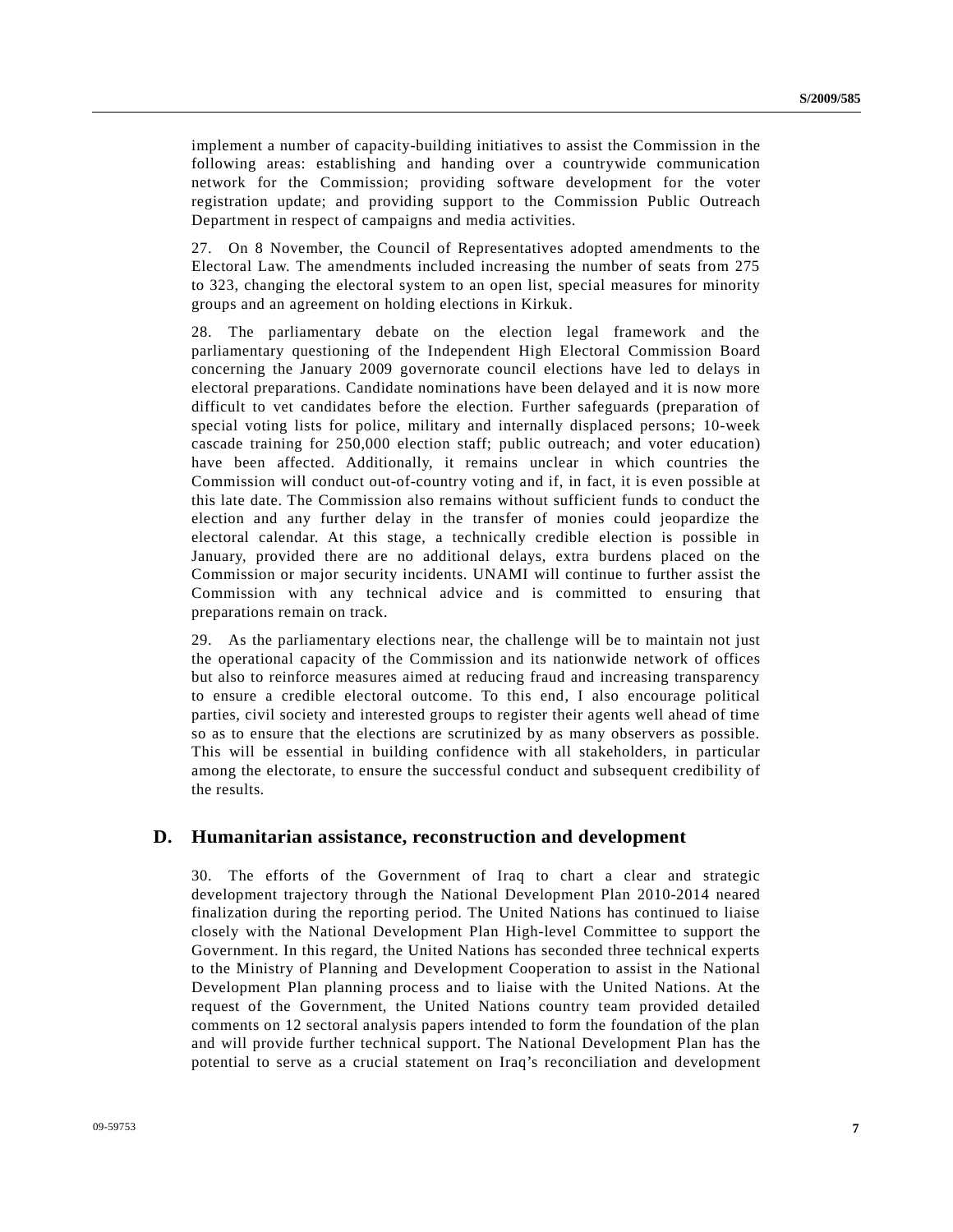priorities, according to which international support can be better unified and harmonized.

31. The United Nations views the National Development Plan as the guiding document for its future effort in Iraq. As such, UNAMI and the United Nations agencies, funds and programmes have continued their efforts to ensure that the process to develop Iraq's first common country assessment and United Nations Development Assistance Framework 2011-2014 are aligned with the National Development Plan. The analysis within the common country assessment was interlinked to the National Development Plan sectoral analysis, and the Government co-chaired the three thematic working groups of the common country assessment, covering governance, inclusive economic growth and ensuring quality essential services, alongside United Nations counterparts, including the United Nations Development Programme (UNDP), the United Nations Human Settlements Programme (UN-Habitat) and the United Nations Children's Fund (UNICEF). The final common country assessment document will form the basis for a United Nations Development Assistance Framework to be developed during the next quarter.

32. Capacity-building and policy formation at the national level will remain the central pillar of both United Nations work in and international support to Iraq. However, as circumstances permit, the United Nations aims to be more creative and present in order to meet local needs. It aims to do this by supporting job creation, better services and civic participation for all vulnerable groups in areas with high levels of return. Such "area-based" strategies will be a central feature of the work of UNAMI and the United Nations country team through the common country assessment/United Nations Development Assistance Framework to ensure that the United Nations "delivers as one". In order to encourage the actualization of this commitment, the Government of Iraq and the United Nations are considering the establishment of a multi-donor trust fund in 2010 with a focus on transition programming. I encourage donors to explore this option in addition to ongoing bilateral arrangements to achieve the maximum possible operational coherence for the United Nations in Iraq.

33. The meeting of the Executive Committee of the International Reconstruction Fund Facility for Iraq, held on 5 October and chaired by the Minister of Planning and the Government of Denmark (as Chair of the Donor Committee of the Facility), reviewed progress towards Facility closure benchmarks, including the approval of the remaining funds by 31 December 2009. My Special Representative and the Resident Coordinator presented options for a post-Facility funding and coordination mechanism, including the establishment of a new United Nations multi-donor trust fund that would build upon Facility investments to date. The proposed trust fund, to be led by the Government of Iraq, will aim at pooling financial resources for an integrated United Nations strategy to support the National Development Plan. The United Nations country team has prepared and submitted an extensive range of projects and programme activities to utilize the remaining balance of \$116 million in the United Nations Development Group Iraq Trust Fund. The 9th meeting of the Donor Committee of the Facility is scheduled for 8 November in Baghdad. I sincerely thank all of the Facility's 25 donors for their extraordinary support to Iraq's recovery through this mechanism.

34. As the International Reconstruction Fund Facility for Iraq draws to a close and the National Development Plan comes into effect, the Government is seeking to find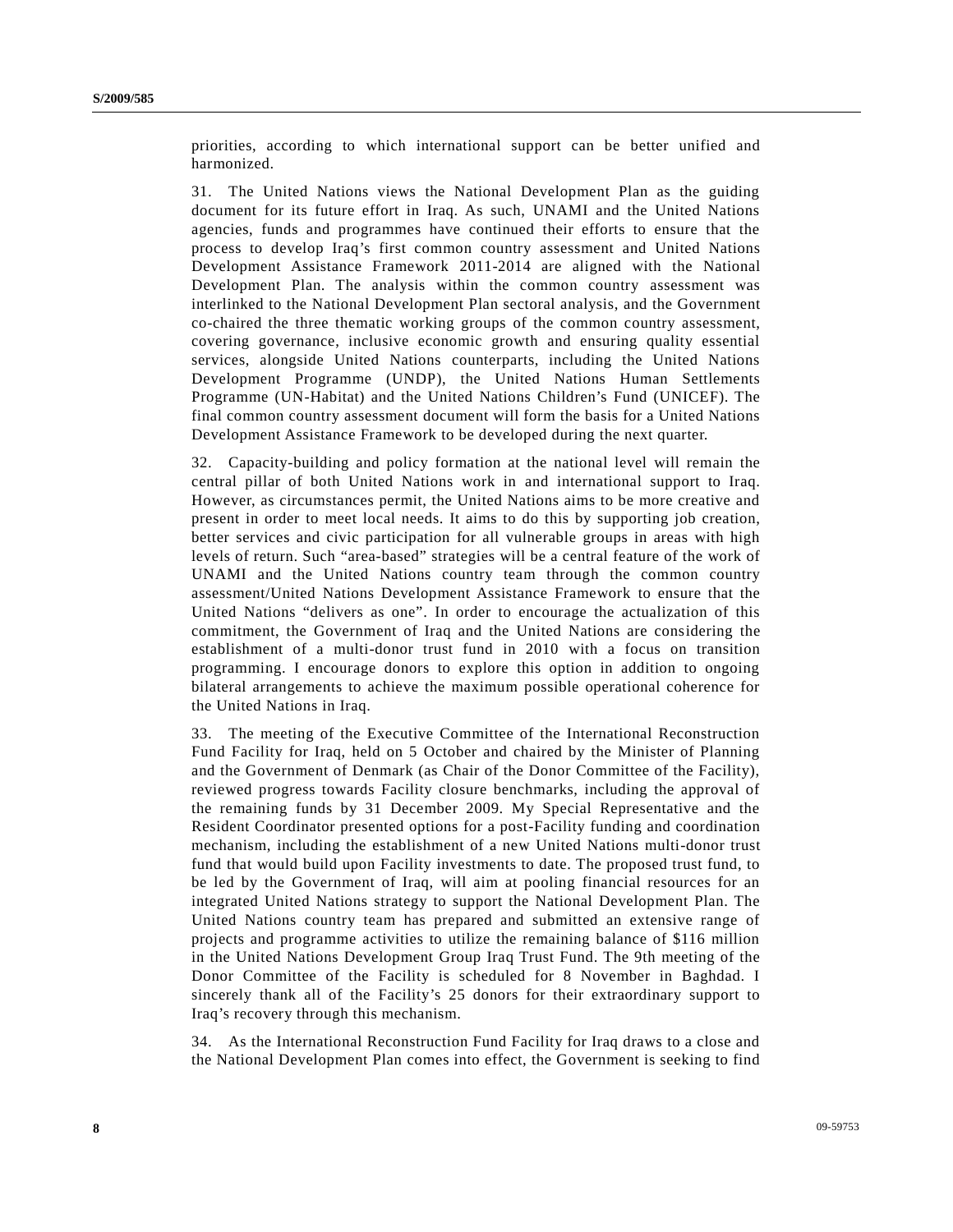an appropriate framework for the next phase in the management and coordination of international assistance to Iraq. To this end, Prime Minister al-Maliki has invited the United Nations, working with the Office of the Prime Minister and the international community, to develop an international assistance vision for the country guided by the spirit of the International Compact with Iraq and the Paris Declaration on Aid Effectiveness. As part of this strategy, the annual review of the Compact was prepared during the reporting period with United Nations country team support, for presentation at a meeting of the Government of Iraq and its international partners on 7 November 2009. UNAMI, led by my Special Representative, and my Special Adviser on the International Compact, Ibrahim Gambari, have been engaged in intensive discussions with the Government of Iraq and the international and regional communities to elaborate on how the spirit of the International Compact might be more effectively mobilized to support Iraq's future efforts towards recovery and development.

35. Current United Nations programmatic assistance to Iraq also moved ahead swiftly during the reporting period, in particular the key programmes on private sector development and public sector modernization. UNDP, the United Nations Industrial Development Programme, the International Labour Organization and other participating agencies supported a comprehensive analysis of existing laws and regulations to be revised for a competitive market climate in Iraq. The programme conducted a survey of existing State-owned enterprises to develop a coherent plan for restructuring/privatizing State-owned enterprises in order to improve competitiveness and to help facilitate public-private partnerships. A midyear report on the programme was presented in October. The Office of the Prime Minister and the Ministry of Planning also endorsed the final public sector modernization programme and established a core Government group to drive its implementation. The programme will be a central pillar of future United Nations support to Iraq, in partnership with the public finance management programme of the World Bank.

36. Preparations to hold the Iraq population and housing census in October 2009 were halted during the reporting period, owing to the technical and political challenges facing census operations. The United Nations Population Fund (UNFPA) was requested to provide urgent technical advice to the Ministry of Planning on implementation options for the census. UNFPA detailed possibilities for a census operation that would maintain the quality of the original census approach and its value for development purposes. The Council of Ministers, having considered all options, decided to postpone the census until October 2010. The census remains a critical platform for Iraq's development strategies, including the National Development Plan, and I encourage that all possible steps be taken to ensure its earliest implementation. On a positive note, I am pleased to report that, following advocacy efforts by the United Nations concerning the humanitarian and economic impact of mine-related incidents, in particular the efforts of UNDP and UNICEF, the civilian demining activities that had been suspended since December 2008 resumed during the reporting period.

37. Iraq's humanitarian needs, while gradually diminishing, remained evident during the reporting period, owing to an ongoing drought and the continued targeting of the civilian population by insurgent groups, particularly in Mosul, Kirkuk and Baghdad. United Nations agencies and their partners responded with medical supplies, food assistance and the provision of shelter for those in need. The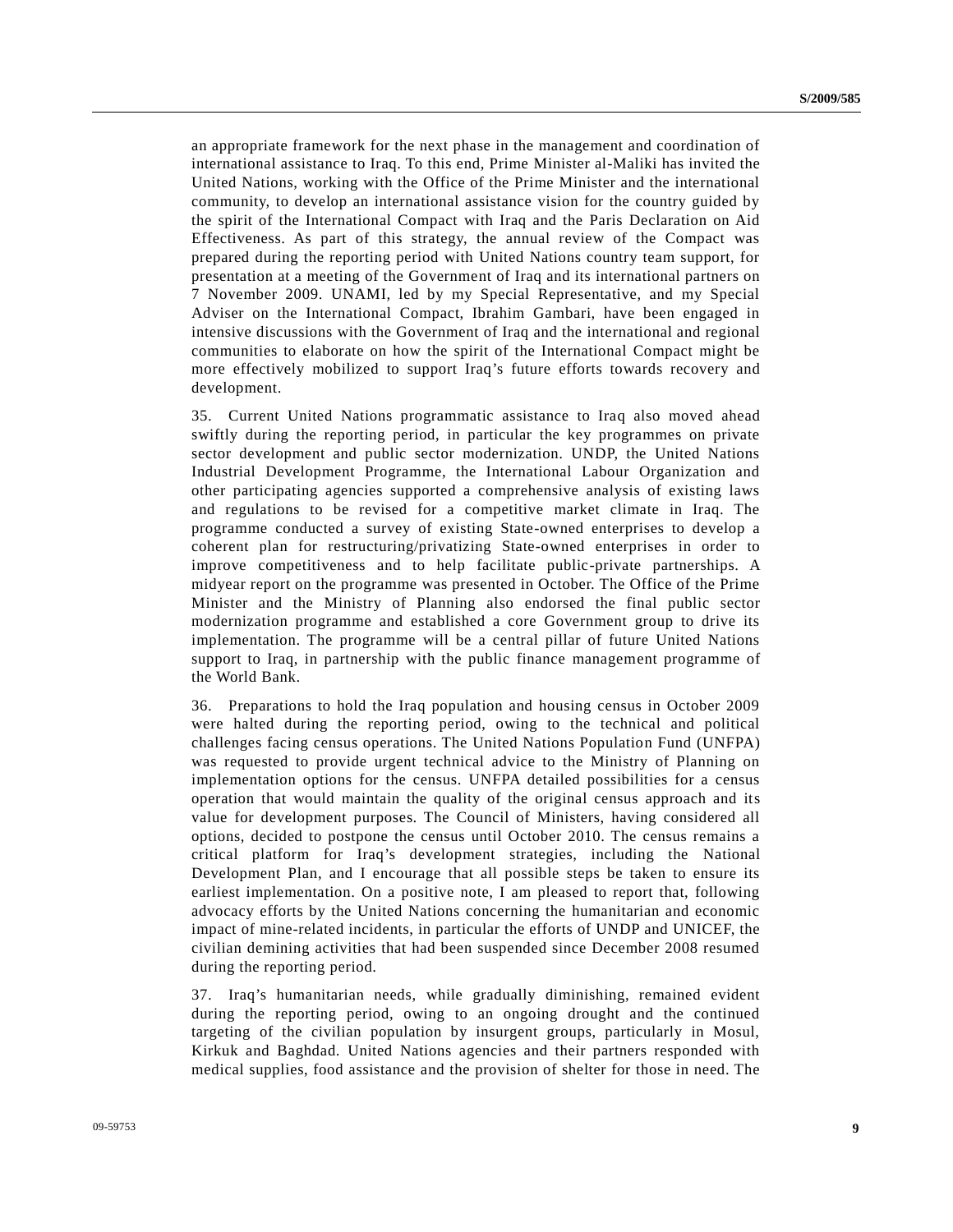return of internally displaced persons and refugee returns have remained generally stable, although a slight increase in the rate of refugee returns was reported by the Office of the United Nations High Commissioner for Refugees in July and August (5,610 individuals, compared to 4,100 for the first two months of the year). Overall, an estimated 27,000 refugees and 114,930 internally displaced persons have returned so far this year, although more support is needed to ensure property and land rights, as well as reliable access to basic services for returnees. Conditions for vulnerable communities and internally displaced persons continue to remain of serious concern, as does the protection of civilians, especially of women, children and some minorities. Overall, an estimated 2.9 million Iraqis are believed to be internally displaced, while an estimated 1.7 million Iraqis have sought refuge in neighbouring countries and beyond.

38. To further expand the United Nations capacity in the most vulnerable areas, UNAMI and the Office for the Coordination of Humanitarian Affairs conducted a joint mission to assess vulnerabilities in the governorate of Diyala, which hosts the largest concentration of displaced persons in Iraq and where nearly 20 per cent of families are female-headed households. Preparations were also made for the joint governorate survey to be conducted as part of the Iraq knowledge network programme between the United Nations, the Central Organization for Statistics and Information Technology of the Government of Iraq and non-governmental organizations, including a workshop held to select indicators, sampling frames and a timetable.

39. Funding for humanitarian action and early recovery in Iraq is still greatly needed. The 2009 consolidated appeal process for Iraq (pillar 1) is currently 44 per cent funded (\$134,837,848 from the revised midyear requirement of \$308,794,656). Many sectors remain critically underfunded, especially agriculture and mine action. I warmly thank all contributors and urge donors to continue to demonstrate their support. For 2010, the United Nations has developed an Iraq humanitarian action plan, with an increased focus on multisectoral localized programming and partnerships with the Government and civil society to build on the accomplishments of ongoing programmes.

40. Both humanitarian and development support is still needed to tackle Iraq's drought and desertification crisis. Rainfall remains at 50 per cent below normal levels, and river flows are low. Iraq is only generating two thirds of its required 10 million cubic metres of potable water required per day. In addition to the increased prevalence of diarrhoeal disease in 2009, typhoid has been reported in the governorates of Thi-Qar and Dohuk, summer and winter crop production has fallen and livestock are dying. The United Nations, with international and local non-governmental organizations, assisted in the drought response during the reporting period through a variety of activities ranging from short-term water delivery to longer-term water expansion activities. These included conducting 100 water tanker projects and 77 other water-related projects, including the construction of wells and the drilling of boreholes. The construction and rehabilitation of water treatment plants and sanitation networks were supported through an additional 202 projects. Hygiene awareness campaigns were also conducted and household water filters were distributed. The expanded emergency response fund administered by the Office for the Coordination of Humanitarian Affairs has funded 19 drought response projects by non-governmental organizations.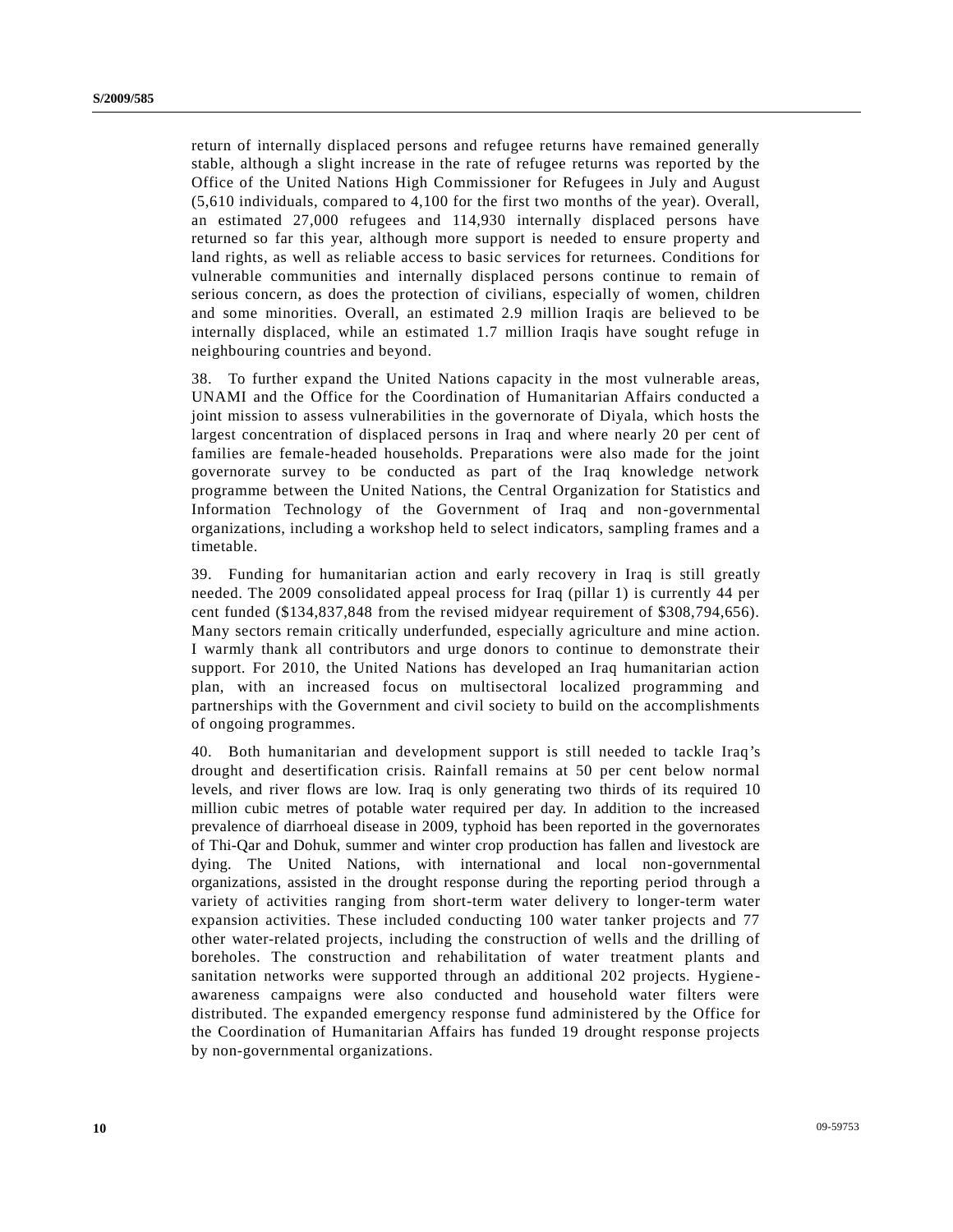41. To strengthen essential service delivery in Iraq and improve living conditions, the United Nations specialized funds, programmes and agencies continued to provide a broad range of interventions. UN-HABITAT launched a \$70 million country programme for 2009-2011 to invest in housing, urban and community infrastructures. UN-HABITAT also moved ahead on a programme to upgrade city slums, working with the Government to draft an area plan, finalize model housing designs and set an implementation strategy with a steering committee and with the residents of the areas identified for the project. UNICEF launched a new phase of teacher training in the Iraqi Kurdistan region by implementing an accelerated learning programme for youth deprived of primary school education. The World Health Organization (WHO) trained medical personnel from Iraq's governorates on the use of sophisticated biomedical equipment and supported a large-scale prevention campaign against influenza A (H1N1) incidence in Iraq, with 172 cases (142 among members of the multinational forces) and one death reported in eight governorates as of 1 September 2009.

42. The challenges faced in eradicating poverty were exacerbated by a rise in food prices, which contributed to the poverty and vulnerability faced by many families in Iraq, according to a food price analysis report released by the Food and Agriculture Organization of the United Nations and the inter-agency analysis unit during the reporting period. Food prices in local markets doubled between 2004 and 2008, while global food prices increased by 73 per cent. The number of Iraqis living in extreme poverty rose from 15 per cent to 18 per cent between 2005 and 2007. In response, the World Food Programme commenced its response to the challenges of food insecurity and food subsidies, embarking on a Government-led initiative to reform Iraq's public distribution system and broaden food assistance to vulnerable communities.

43. To promote governance and the rule of law in Iraq, UNDP assisted the Iraqi Higher Judicial Council in installing a secure communications system to allow confidential contacts between courts as part of the agency's model courts initiative. Justices from the Council and key technical staff visited their counterparts in Singapore to gain an understanding of possible applications in Iraq of such technologies and to overcome the relative isolation of the Iraqi judiciary since 1991, which has had an impact on the ability of Iraq to modernize its judicial sector. During the reporting period, development of the first Iraqi national anti-corruption strategy continued to progress, with a focus on reviewing the financing of elections and political parties, promoting a civil service code of conduct, identifying jobs prone to corruption, ensuring the protection of witnesses and victims and bringing to light conflicts of interest. An Iraqi delegation participated in two working groups established by the Conference of the State Parties to the United Nations Convention against Corruption.

## **E. Human rights activities**

44. The establishment of an Independent High Commission for Human Rights of Iraq continues to move forward with the support of UNAMI. The UNAMI Human Rights Office worked closely with the Human Rights Committee of the Council of Representatives regarding the appointment of members to the Expert Committee, which includes one member from UNAMI responsible for the selection of commissioners. By the end of September, all 15 members of the Expert Committee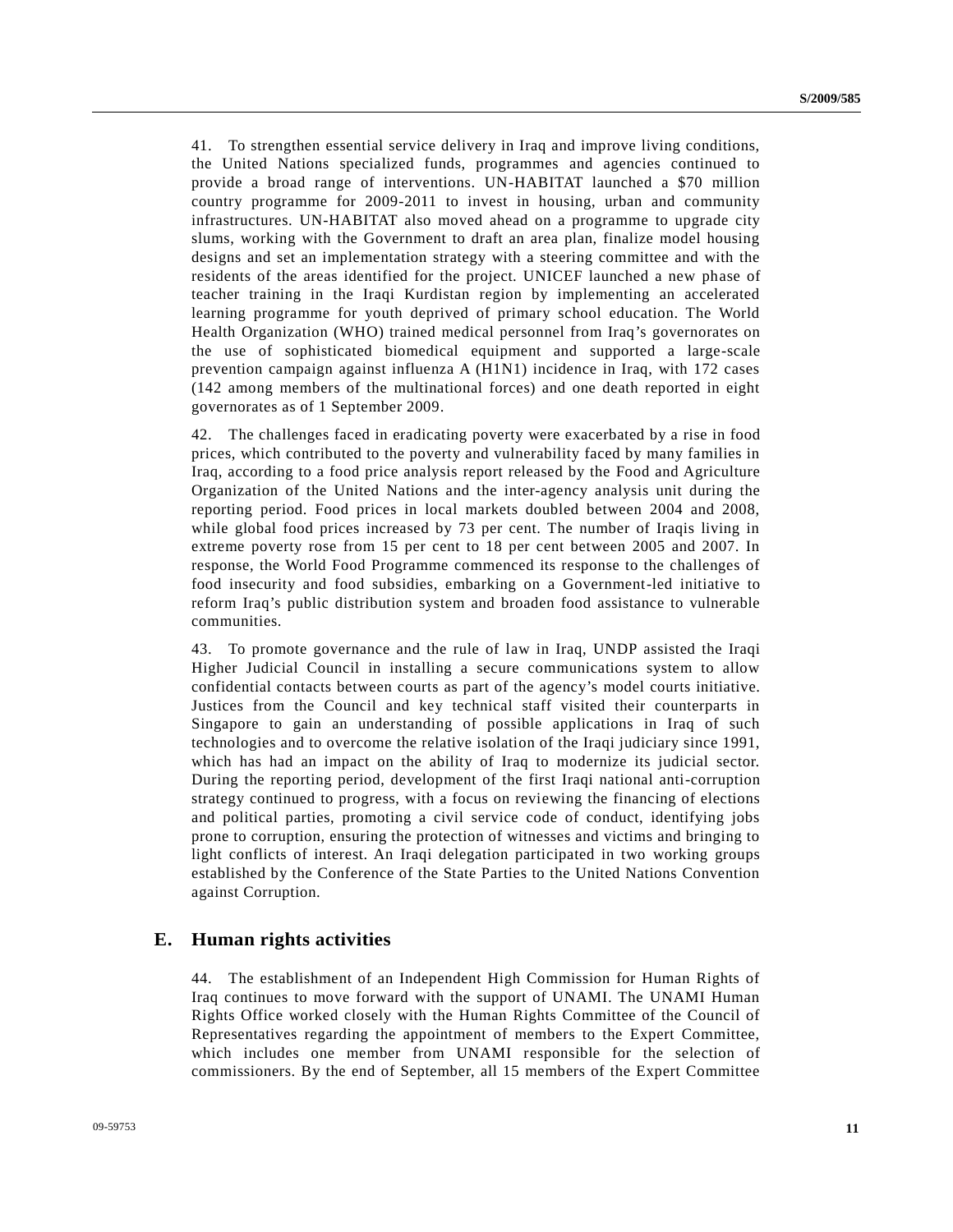had been identified and have begun work towards the establishment of the Commission. On 5 October, the members of the Expert Committee held a press conference with the UNAMI Human Rights Office announcing the establishment of the Expert Committee and inviting applications from the public for positions as commissioners. The application period will be open from 15 October to 15 November.

45. The UNAMI Human Rights Office continued to work to build the capacity of both civil society organizations and the Government of Iraq to ensure compliance with the United Nations mechanisms for reporting on human rights, in particular the preparation of the universal periodic review submission to the Human Rights Council. In early August, with the support of UNOPS, UNAMI conducted training on the universal periodic review mechanism for 25 civil society organizations representing all geographical regions of Iraq. As a result, by the end of August, the organizations were able to produce and submit, within the required time frame, the civil society report component of the process. UNAMI is also assisting the inter-ministerial committee responsible for drafting the contribution of the Government of Iraq to the universal periodic review report, expected to be submitted in November. In this context, UNAMI and UNOPS jointly organized for the committee a study visit to Bahrain, where authorities shared their own recent experiences on the universal periodic review process with the Iraqi delegation.

46. Child protection and access to social services continue to be a priority for the United Nations in Iraq. In September, the IRFI provided \$3,195,000.00 to implement a joint project for strengthening protection and justice for children and young people in Iraq, which was led by UNICEF in conjunction with UNAMI and UNFPA. The project aims to develop a strategy for the juvenile justice system in Iraq through an assessment of current child protection legislation, advocating legislative reform and community involvement in actions that prevent juvenile delinquency and provide vocational training. Additionally, a project led by the United Nations Educational, Scientific and Cultural Organization on building civil values and life skills for adolescents through education in Iraq continued to move ahead. Its implementation is being supported by the UNAMI Human Rights Office and the Economic and Social Commission for Western Asia.

47. Progress on the closure of the detention facilities of the multinational force and the transfer of detainees to Iraqi custody, in accordance with the bilateral security agreement between Iraq and the United States, continues to be monitored by the UNAMI Human Rights Office. Camp Bucca, once the largest detainee centre in Iraq, which held over 26,000 detainees in 2008, was closed in September and the remaining detainees were either handed over to Iraqi security forces or released. As at 1 October, there remained approximately 8,000 detainees in custody in two other multinational force facilities, Camp Taji and Camp Cropper. It is expected that the multinational force will hand over those two camps to the Iraqi authorities in January and August 2010, respectively. The UNAMI Human Rights Office also continues to visit prisons nationwide to assess the situation of detainees and their conditions to build a human rights-based training programme for prison management under their respective authorities.

48. The UNAMI Human Rights Office continues to oversee the implementation of a UNOPS project on support to the ministry of human rights in mass grave excavation and identification of missing persons. It is aimed at building the capacity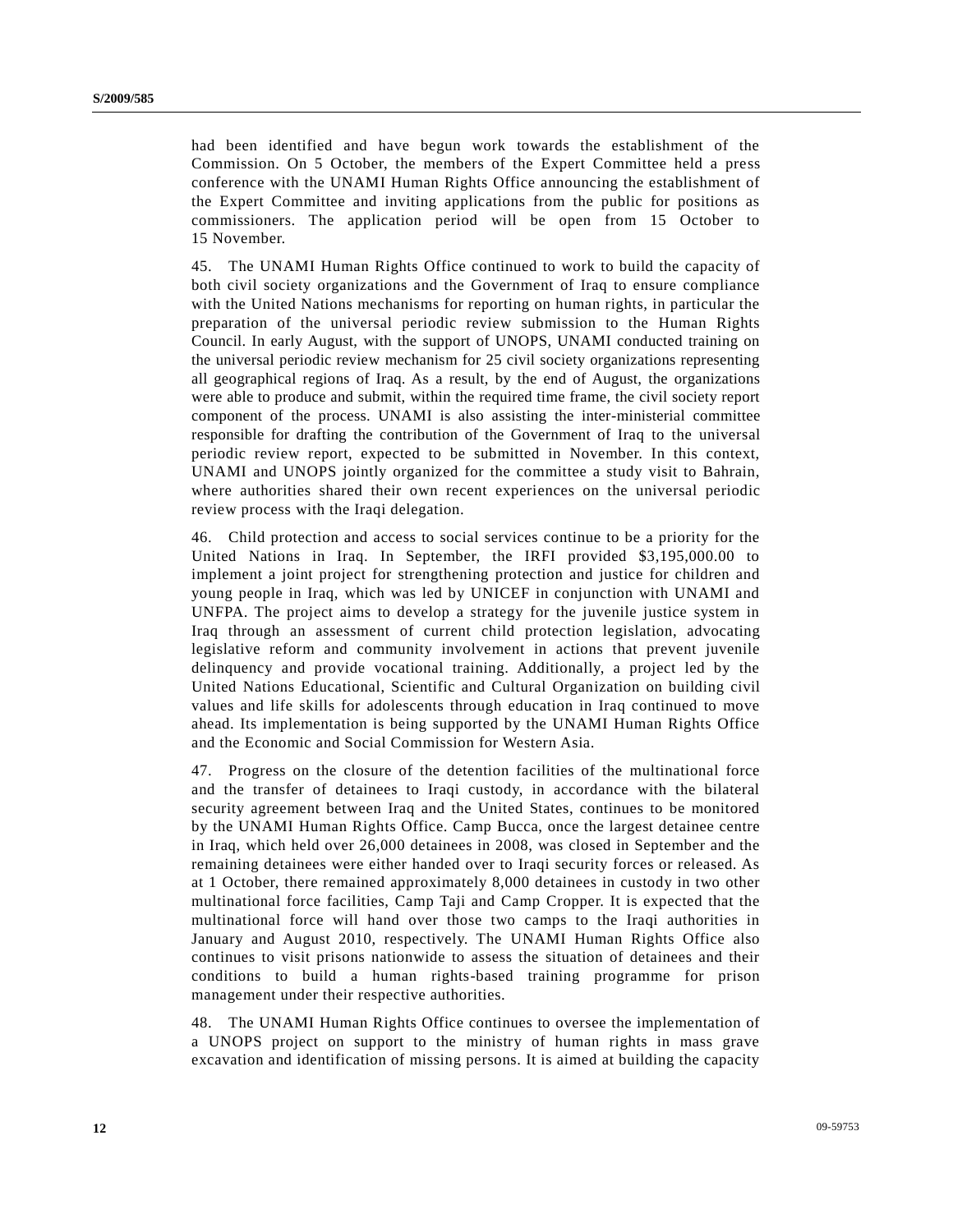of the Ministry of Human Rights to carry out exhumations. A particular focus was placed on the excavation of sites that might contain the remains of missing Kuwaiti prisoners of war since this is part of the ongoing efforts to close the outstanding issues between Iraq and Kuwait. Fifteen participants from the Ministry of Human Rights and seven from the Medico-Legal Institute were trained in August and September by the International Commission for Missing Persons in Baghdad. The training focused on topics such as forensic archaeology and anthropology, database management, excavation and examination practices and the analysis of human remains.

49. With regard to the situation in Camp Ashraf, tensions escalated on 28 and 29 July between Iraqi security forces and the camp's residents who belong to the People's Mujahedeen Organization of Iran. When Iraqi security forces entered the Camp to establish a police station within its boundaries, the People's Mujahedeen Organization of Iran strongly objected and the ensuing confrontation resulted in 11 residents killed and approximately 200 wounded. Iraqi security forces further arrested and detained 36 residents, who then staged a hunger strike in conjunction with another 136 residents. On 7 October, the detainees were released and returned to the Camp, after agreeing to appear before an Iraqi court if summoned and to leave Iraq for third-country resettlement if the opportunity were made available. Subsequently, Iraqi Government officials have called for the closure of the Camp, but have repeatedly given assurances to UNAMI of their commitment to treat the residents in accordance with international humanitarian law and the principle of *non-refoulement*. In response to numerous requests UNAMI, supported by the Office of the United Nations High Commissioner for Human Rights, has undertaken monitoring of the humanitarian situation in the Camp as part of an effort to find possible solutions involving various interested parties.

## **F. Operational, logistic and security issues**

50. In late October 2009, the Mission welcomed a joint visit from the Departments of Field Support, of Safety and Security and of Political Affairs to conduct an assessment of the impact that the expected drawdown of the multinational force would have on the Mission, as well as of the associated agreements that provide support to United Nations operations in the country. Against this backdrop, the contract to provide the Mission with helicopters is still pending final approval from United Nations Headquarters. Given that the level of support from the multinational force is expected to decrease in the coming years, it is becoming increasingly important that the Mission obtain its own helicopters in order to access many locations across the country.

51. UNAMI has also continued to work to increase the integrated facilities available to the entire United Nations team in Iraq. Initiatives launched during the reporting period will expand the accommodation facilities available in Baghdad by the end of 2009. UNAMI continues to work closely with the relevant offices at United Nations Headquarters, in particular the Procurement Division, the Logistics Support Division and the Department of Safety and Security, for the procurement of architectural and engineering services for the design of the future integrated United Nations compound in Baghdad. The request for proposal for the construction of the compound was distributed to interested vendors, and a mandatory site visit for the potential contractors was conducted in late October 2009.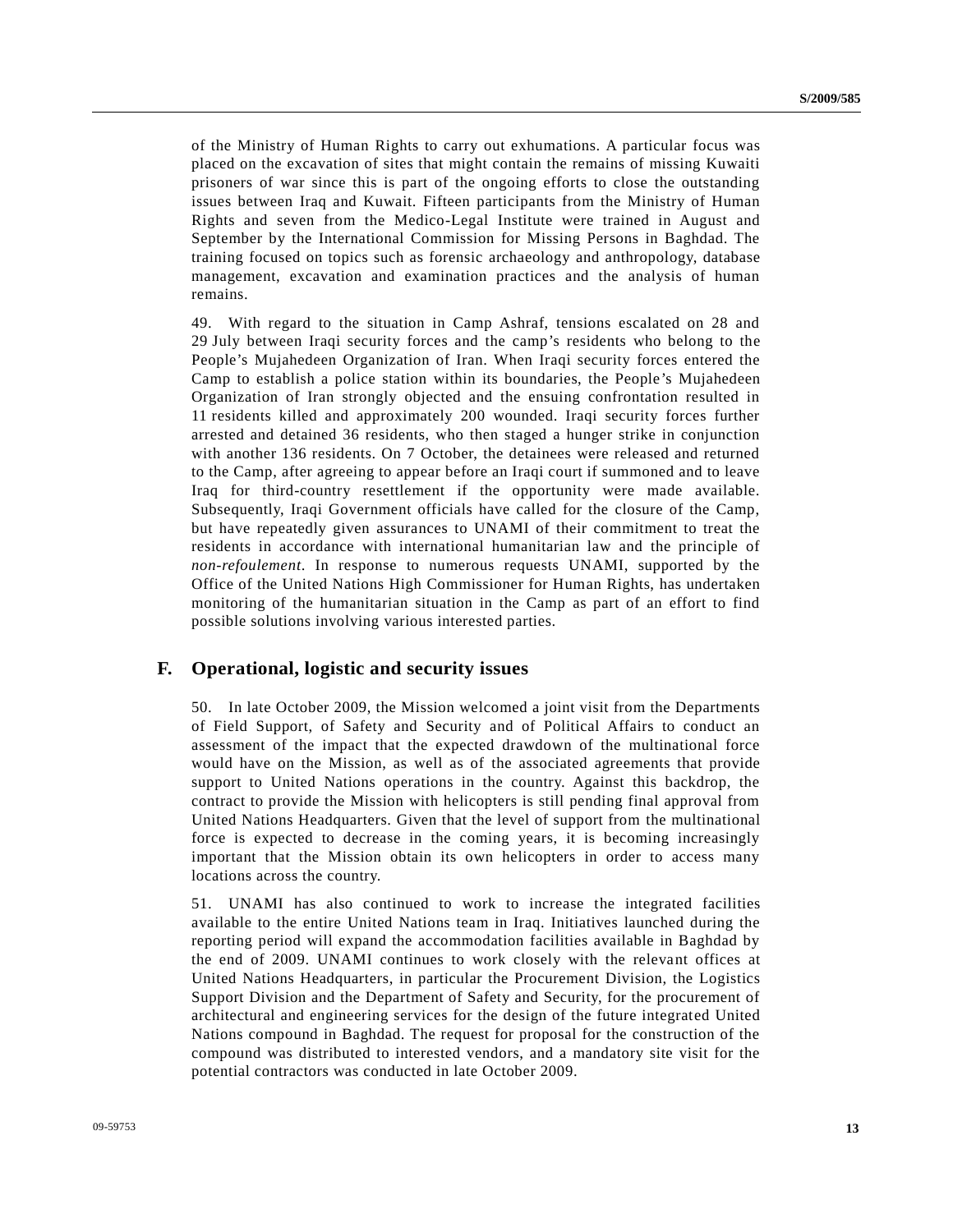52. Overall, a decrease in security incidents occurred in the first half of July. However, the decrease was temporary since insurgent groups resumed their staging of mass casualty attacks against the civilian population, as well as targeting minority groups. The Iraqi security forces throughout Iraq were also targeted, in order to undermine the Government's efforts over the past 18 months to improve the security situation. However, during the month of Ramadan, incident levels again declined. Following the attacks on 19 August and 25 October, the Government of Iraq decided to postpone plans to increase civilian access to the international zone and reconsider other measures aimed at restoring normal life in the city. Indirect fire attacks have continued in the international zone, but at a less frequent rate than in the first part of 2009.

53. Insurgent activity in northern and central Iraq remains a concern, in particular attacks aimed at exacerbating local political tensions. Recent Iraqi security forces operations, launched in early October, saw over 200 suspects detained, including a number of alleged senior insurgent figures. The insurgent groups, in attempting to reassert themselves, have also reportedly stepped up their intimidation campaigns against local civilians to dissuade them from cooperating with the security forces.

54. The cities of Ramadi and Fallujah have remained the focus of insurgent activities in Al-Anbar region. Ramadi, in particular, experienced an increase in multiple attacks targeting Iraqi Government facilities and senior Awakening Council leaders. In Basra, Iraqi security forces continued operations targeting criminal elements affiliated with militias. As a result of these operations, large weapons caches have been located and seized. The Basra Air Station, a large MNF-I facility in the Basra area, as well as other smaller MNF-I bases in southern Iraq, have been targeted by indirect fire.

55. The UNAMI Security Section continued to work during the reporting period with counterparts in the Department of Safety and Security and the Department of Field Support to adapt to the changing security context in Iraq. The challenge for UNAMI and the United Nations country team is to strengthen security arrangements and seek greater self-reliance, which may necessitate additional financial resources. These steps remain necessary and vital in maintaining the safety and security of United Nations staff, facilities and assets in Iraq, while trying, to the extent possible, to respond to the growing demand for a larger United Nations presence on the ground.

# **IV. Observations**

56. Over the past several years, notable progress has been achieved in Iraq, in large part due to the commitment and resolve of the Government and people of the country. Iraq is now entering a crucial period and the challenge is to consolidate the hard-earned gains that have been made. Since the signing of the bilateral security agreement between Iraq and the United States, Iraqi security forces have assumed greater responsibilities and achieved progress in restricting the activities of insurgents and in shielding the Iraqi people and institutions from potential attacks. Nevertheless, the tragic loss of innocent Iraqi lives on 19 August and 25 October is a reminder of the threat from those who seek to undermine the country's continuing democratization. In the face of these and other deplorable attacks, however, the Iraqi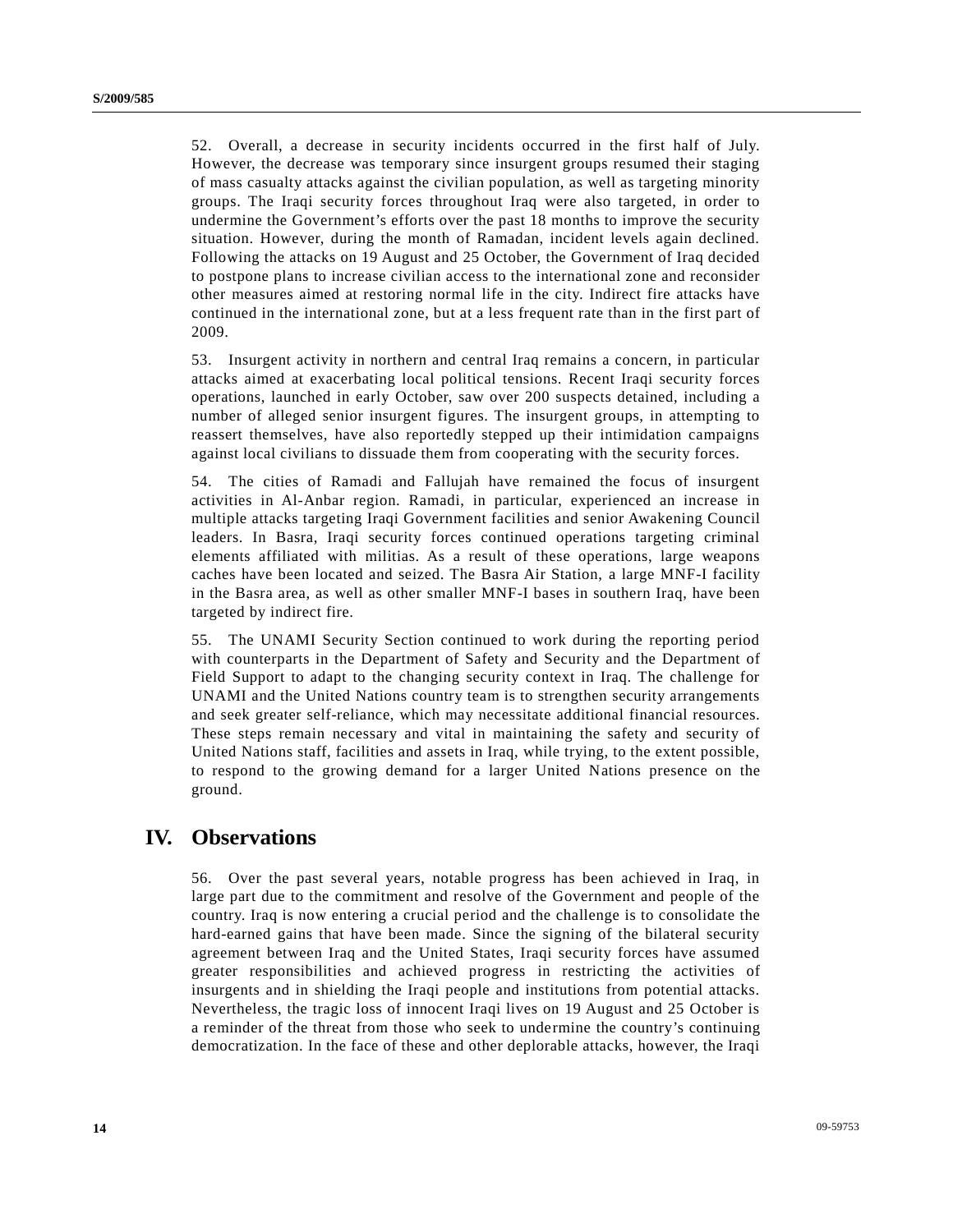people have not been deterred. They have demonstrated their determination not to allow such attacks to stand in the way of democratic progress.

57. In this regard, I welcome the agreement reached on 8 November in the Council of Representatives on amendments to the Electoral Law in Iraq. Despite serious disagreements in the Council of Representatives, political leaders rose above their differences and worked together to forge an agreement that is broadly accepted across the political spectrum. I am pleased that UNAMI was able to provide the necessary technical assistance to Iraqi parliamentarians and help them to bridge the differences over the Electoral Law. With the passage of the Electoral Law, I now appeal to all political blocs and their leaders to demonstrate true statesmanship during the election campaign and participate in a spirit of national unity. I also encourage all Iraqis to exercise their right to vote in these upcoming elections which will shape their country's future.

58. Since 2003, with United Nations assistance, Iraq has managed to hold three successful elections and a national referendum, generally considered credible and broadly participatory. The peaceful conduct of provincial elections and Kurdistan Regional Government elections earlier in 2009, underscores this remarkable achievement. I firmly believe that the forthcoming national election planned for January 2010 represents a historic opportunity for Iraq and a crucial step forward for national reconciliation. It will also contribute to Iraq's political progress and could go a long way towards strengthening Iraq's sovereignty and independence. With this hope in mind, I reaffirm the United Nations commitment to continue to support and assist Iraq during the electoral process.

59. In order to bring political stability and lasting peace to the country, it is essential that the Federal Government in Baghdad and the leadership of the Iraqi Kurdistan region strive to resolve their differences through meaningful dialogue. Continuing disagreements, in particular with respect to disputed internal boundaries and the sharing of the natural resources, will hinder political progress at the national level. Not only has this become a source of tension between Iraqi and Kurdish security forces but it has also added to the deep mistrust that exists among local communities in northern Iraq. It is the responsibility of all elected representatives, especially national leaders, to work towards reducing tensions and reach political compromises. With the support of UNAMI, I hope both sides will use the High-Level Task Force to identify viable confidence-building measures and create a positive momentum towards national reconciliation.

60. The normalization of Iraq's relations with its neighbours is important for regional stability. Cooperation on a range of issues of mutual concern, including trade, energy, border security and refugees, will be vital to this end. Regional cooperation is a two-way process. Both Iraq and its neighbours will need to engage each other and demonstrate their willingness to listen to each other's concerns. I also call upon all Member States, and in particular Iraq's neighbours, to respect Iraq's sovereignty and to adhere to the principle of non-interference, a fundamental tenet of the Charter of the United Nations. For its part, and within the scope of its mandate, the United Nations is committed to supporting efforts towards a productive regional dialogue and cooperation in all key areas.

61. My report to the Security Council pursuant to paragraph 5 of resolution 1859 (2008) (S/2009/385), has been supportive of the efforts by the Government of Iraq to normalize the country's international standing in a number of ways, from